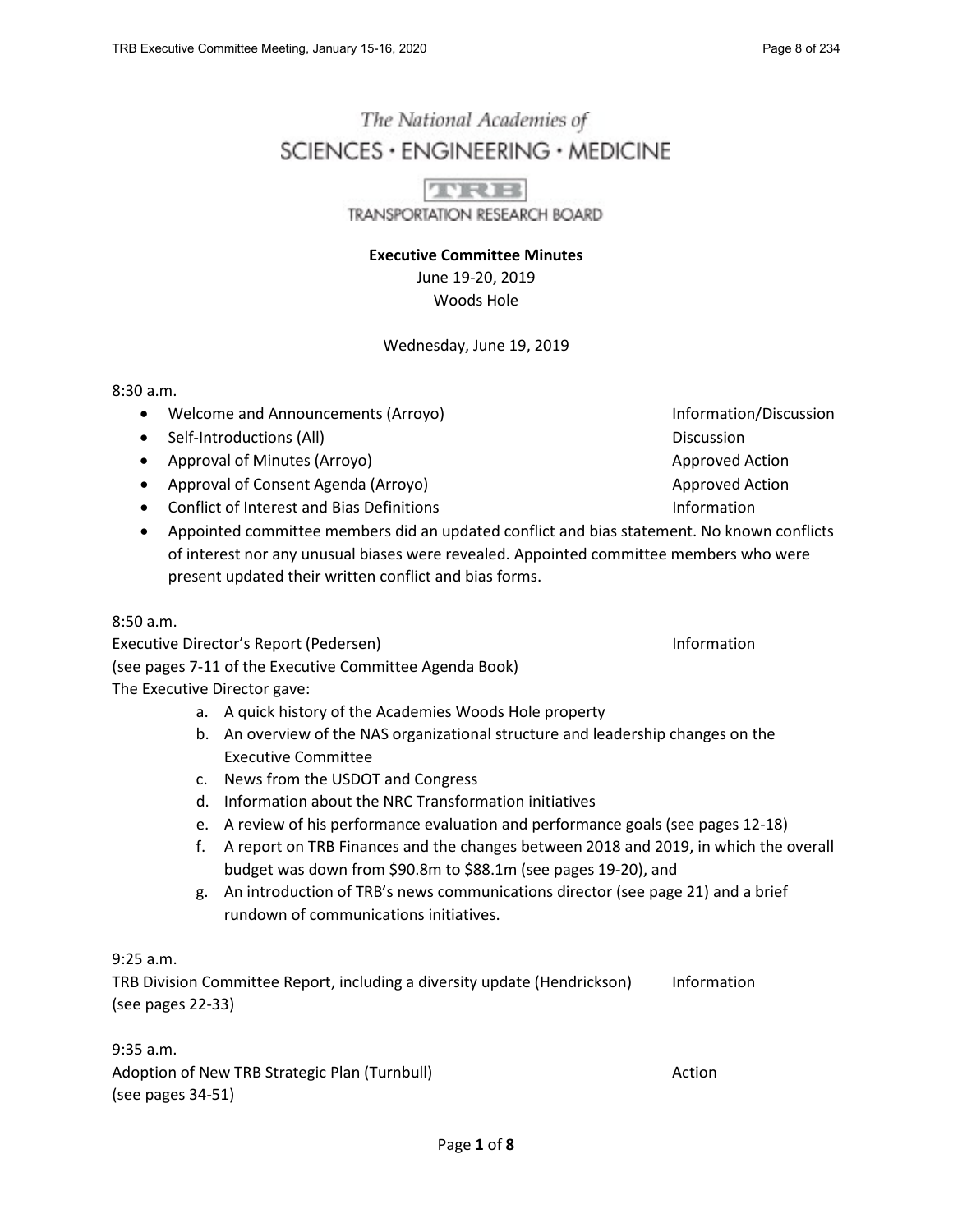- Vision, mission, goals, objectives, and emphasis areas were discussed. Emphasis areas include critical issues, collaboration, inclusion and diversity, ongoing NRC Transformation efforts, seeking new revenue sources, workforce development, and better methods for communications and tracking impacts.
- Adding more international committees, like our active ones on transit and freight, was also discussed, especially in areas like AI in which countries like China are surpassing the U.S., as well as mobility-as-a-service in Europe.
- Some EC members noted that the scope of the Plan needs to be right so staff and volunteers will have a good roadmap for the work ahead. It was suggested that *Critical Issues in Transportation 2019* can be the guide, even though many committees are doing important work that is not part of the critical issues list, and the realignment of Technical Activities committees will help provide enhanced guidance.
- Included in the motion to approve the Plan was to identify and pursue opportunities that address key issues of interest to Congress, the Administration, states, and cities in as timely a manner as possible, and in a way so that the TRB process is not overwhelming to them.
- New stakeholders and new people entering the transportation field were also noted as needing to better know about TRB. It was suggested that research in the field is going down in quality and that TRB needs to play a role to reverse that trend. Part of the answer could be leveraging and even monetizing TRB's rich database of content and doing great communications with it.
- The Executive Committee voted unanimously to adopt the Strategic Plan as presented, with the understanding that the discussion in the second bullet above is incorporated.

# 10 a.m.

Addressing Critical Issues (Turnbull) and the control of the control of the Discussion (see page 52)

• The word has been spread well so far, but Executive Committee members can help to identify which groups people would like to be part of – as speakers, writing articles for TR News, drafting research problem statements, and helping committees. A sheet was passed around for Executive Committee members to sign up to be resource persons for Critical Issues.

10:25 a.m. Break

10:40 a.m.

Diversity and Inclusion Plan Update (Lewis) **Information** Information (see pages 53-59)

• There are lots of TRB initiatives on diversity, including a special issue of TR News planned for 2021 (and one in 2019 on workforce development), TRB's Minority Student Fellows program, tracking of diversity data across industry modes, and coordination with the full National Academies on programs such as NAE's Engineer Girl. Donations from Executive Committee members can be made directly to the Minority Student Fellows program.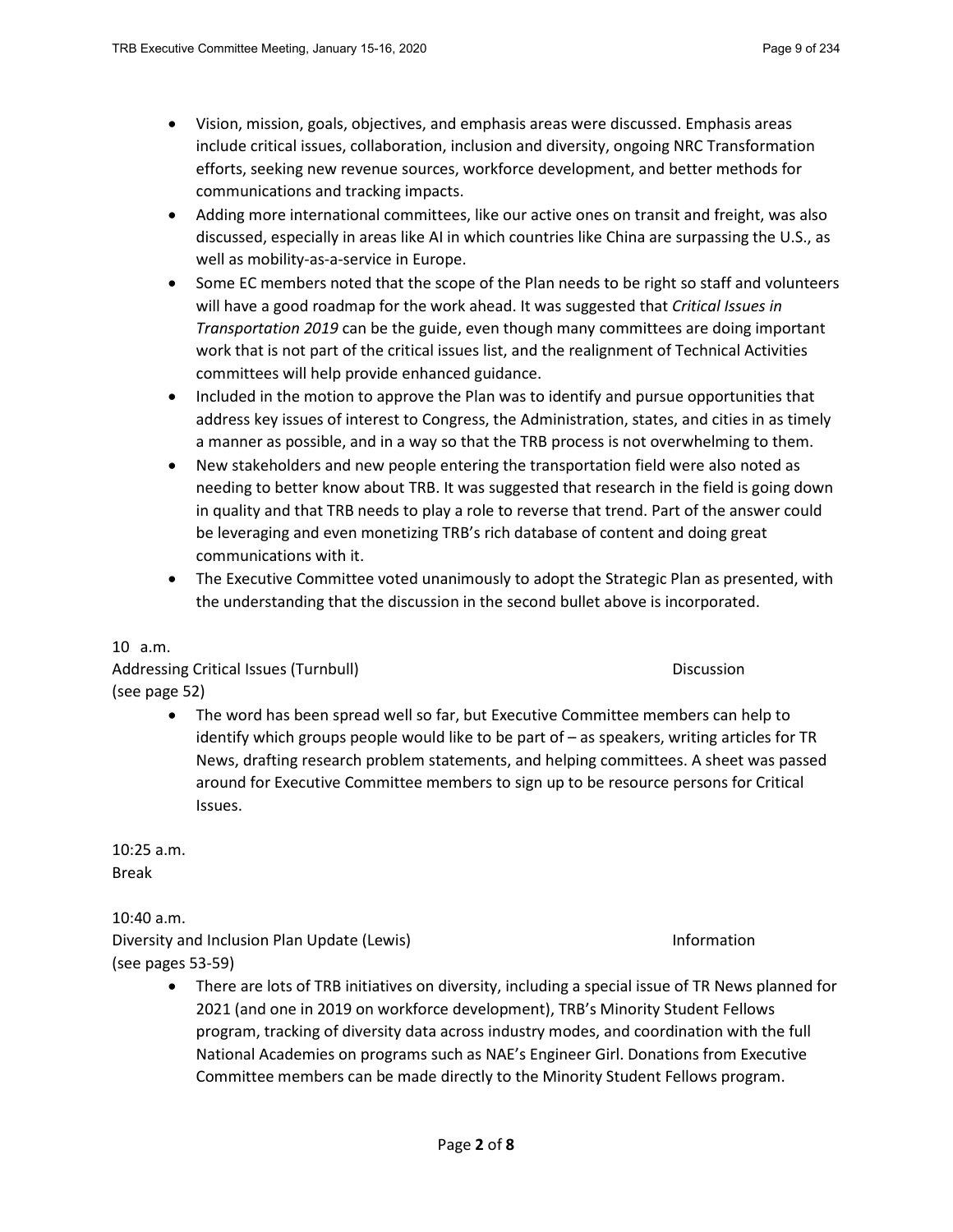# 11:00 a.m.

International Subcommittee (Ford) Information (see pages 60-65)

• There are four MOUs and four Letters of Intent (three of which are still being formed).

### 11:25 a.m.

Current Issues in Rail Transportation (McClellan) Discussion

• In the industry, there are major disruptions – like "positive train control," which is mandated to be used by December 2020 and sets the stage for autonomous train operation. Highway automation could mean truck costs go down 25-40 percent and could change the competitive landscape.

### 11:40 a.m.

Issues from an OEM's Perspective (Ableson) and the extended of the Discussion Discussion

• There are 1.25 million car-related deaths globally each year. The future is connectivity, electrified propulsion, sharing, and autonomous technologies. There is some question as to how active TRB is in the automotive industry and an opportunity might be around the major questions regarding the need for advancements in the recycling of batteries and also in Smart Cities implementations.

12:15 p.m. Lunch

1:15 p.m. Policy Session on Distraction (Richards) and Districtions and Presentations of Presentations (see pages 68-70)

- Chris Monk of Exponent presented on the psychological foundations of driver distraction, which is associated with inattentiveness. There were at least 3,166 fatalities in 2017, according to NHTSA. People typically pay 80% attention to the road but most studies in the lab look at 100% attention.
- Thomas Dingus of the Virginia Tech Transportation Institute said SHRP 2 data looks at crash data, and 52 percent of the time drivers are doing something other than just driving. The same is the case in about 7 of 10 crashes. It's 10 times more risky to drive in an emotional state. Legislation should be considered limiting the use of cell phones by drivers, which would save more than 10,000 lives over a decade.
- Bruce Landsberg of the National Traffic Safety Board said that distractions are everywhere, not just on roads. Some of his work is focusing on wide-open spaces like waterways, airspace, and railroads. He said good case studies of distracted crashes and technological fixes and staffing resources are possible.
- Diana Furchtgott-Roth, Assistant Secretary for Research and Technology for the USDOT Secretary, discussed the initiatives of the federal government. She said we are distracted because we're bored while driving and can't change behaviors but we can outfit our cars with the right technologies.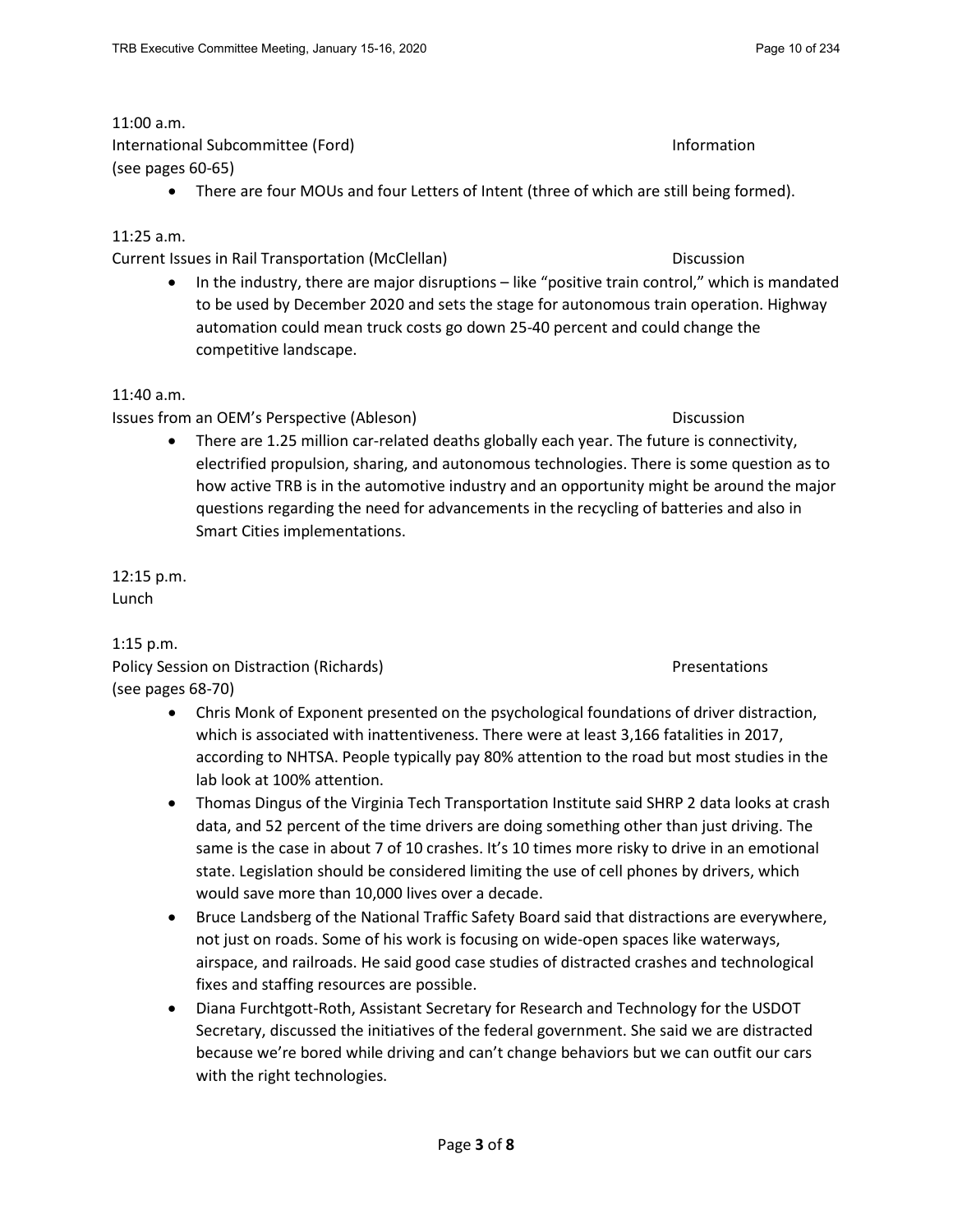- Some of the post-presentations discussion centered around why the cell-phone companies aren't stopping people from dangerous use of their products in cars. Also discussed:
	- o revamping the processes for learning to drive
	- o how the U.S. has fallen behind some other countries that are doing good things on distracted driving
	- o the big differences between state efforts
	- o how TRB data and research would be better than just one university study
	- o looking more closely at the extent to which phones are actually causing the current levels of distraction
	- o whether tech distraction is any different than drunk driving
	- o the tension between designers and actual safety
	- o the lack of regulation on phones connected to vehicles, and
	- o safety and income/equity/generational issues.

### 3:45 p.m.

Breakout Groups (All) Discussion

• The question was: What do people think can be done by TRB and the rest of the industry on issues related to distracted driving?

5:15 p.m. Break for Evening Activities

5:30 p.m. Reception/Dinner

### Thursday, June 20, 2019

8:30 a.m.

Rapporteur Reports from Breakouts (Arroyo) and the state of the state of the Information

- Human Cognition: Need a synthesis study with all the best practices, what's worked, what tools are most effective, information and enforcement studies. Could be a research road map.
- What does the data tell us? Existing research and data are sufficient, now it needs to be communicated better to stakeholders and to influence enforcement and travelers. The group agreed there needs to be a synthesis, which can help make policy recommendations. Some other opportunities for CRP projects, like a toolkit for what OEMs need to do design-wise and how to provide better auto data to agencies. A young member hackathon was suggested. We need to get committees to work better together.
- Distraction, distraction everywhere: Themes More isn't better, better is better; Design for idiots; People thinking they multitask better than they do. Actions – Still need better data so could create a database; Research shows deterrence is effective so needs to be translated into policy; What's the automation sweet spot of information versus distraction; Active mode distraction.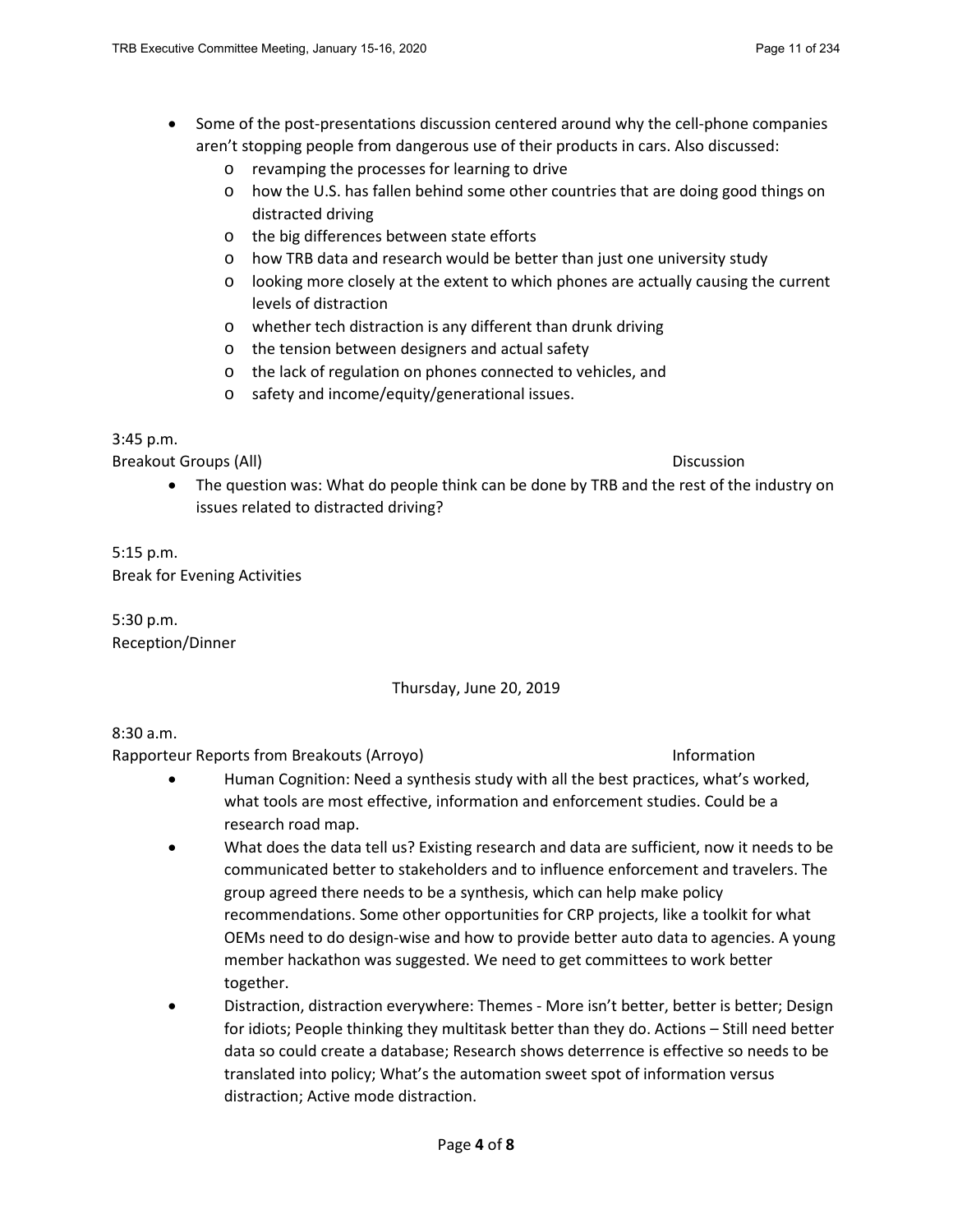#### 8:50 a.m.

Discussion of Policy Session Follow Up (Arroyo) Discussion

- Timing of getting information to AASHTO officials in a synthesis manner would really be helpful. Congress would have reason to act and we would have something to back the talk about needing funding.
- Help us tell compelling stories as to how the best use of, say, \$1 million would be helpful, whether it's enforcement or information or something else.
- We really know very little about the active transportation distractions.
- It seems there's some uncertainty as to what even exists at TRB already.
- This is an important time to gather data and tell stories because the next version of the design guide The Green Book is being revised.
- We should set up a meeting with Bruce Landsberg to figure out ways to inform policymakers. We can educate people.
- We should apply the principles of the Strategic Plan and make what TRB has done a little better than what it's done before.
- We need to tell a story.
- We need to make sure we realize that these things don't happen quickly.
- Syntheses lend themselves to workshops, conferences, and other initiatives.
- We need to do all this in a non-advocacy kind of way. TRB can prepare and take to important leaders.
- We should address research and recommendations to OEMs. People want to be able to choose which cars they buy. Some of this is driver behavior, which is regulated by state governments.
- We look forward to looking into a synthesis report.

9:30 a.m.

Future Policy Sessions (Houston) Discussion (see pages 71-76)

• AI could be a logical follow-up discussion. We have a lot of ideas for panelists. Is this a good idea and what specifically should we cover? (China is ahead of us. Use of AI in logistics and trade in rail and transit is very efficient in China. We could probably get a Chinese representative to speak with us. We can identify a lot of key people. AI in traffic signal systems is a prime area. We need to deal with privacy elements so we can move into the next stages of technology.

9:45 a.m.

Technical Activities Update (Brach/Park) Information (see pages 77-80)

• Annual conference: attendance was down 3 percent, primarily due to the federal government shutdown and a snowstorm on the first day of the meeting. 1,200 people rode in an autonomous shuttle. The TAC meetings discussed cross-cutting topics; reviewed and updated the committee structure; re-engineering the TR Record, which is "the largest transportation journal in the world;" and reviewing staffing structures.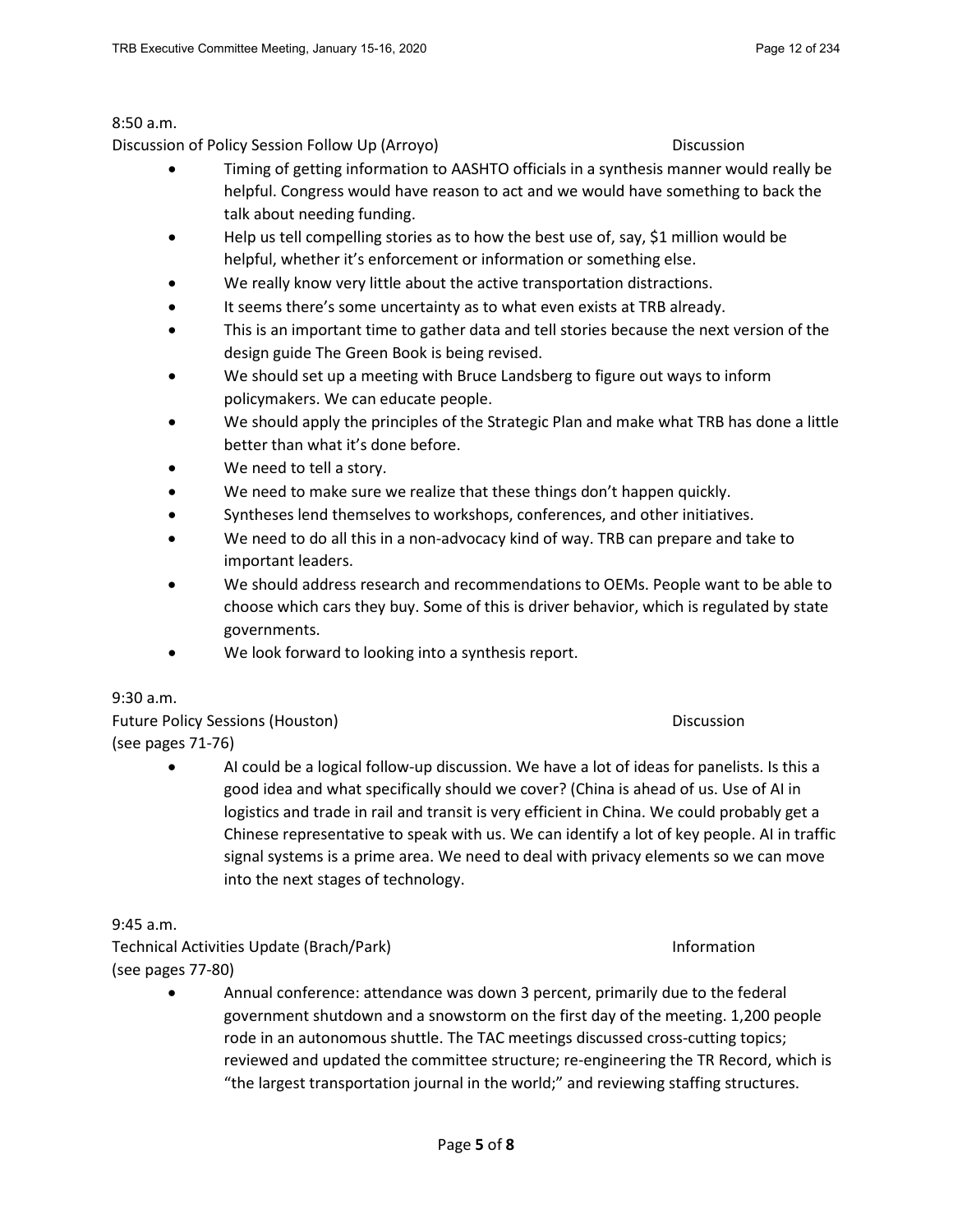- TRR: We are trying to publish more papers earlier in the year so they can be referenced throughout the year to gain more "impact." TRR is #1 in policy citation, #3 in news citations, and #3 in patent citations. It was noted that another journal, Transport Policy, publishes less academically rigorous articles, which have a lower impact factor but are important to get out. Some in academia are discouraged from publishing there, so we are excited about Sage for TRR. It would be great to have as part of the communications strategy.
- TAC is refreshing Technical Activities committees to connect better with TRB's mission in serving the country, attracting the next generation of volunteers, fostering greater collaboration across committees, and becoming more comfortable with big reorganizations like the one we are going through. There will be consolidation of a number of committees. We will launch the "Woods Hole" version in the fall. The toplevel group restructuring is: Policy and Organization; Planning, Methods, and Data; Resilience and Sustainability-NEW; Highway Infrastructure; Safety and Operations; Transportation Users-NEW; Public Transportation; Rail; Aviation; Marine; and Freight Systems. There are also new committees to reflect critical issues such as Transportation and Health. The challenges include consistent messaging, change management, requests for exceptions, and strong leadership during the transition. AASHTO went through a similar change recently and it was tied to a strategic plan. That might be helpful in building the sense of leadership and urgency. The right types of leaders will be needed to transition committee changes. We want the Executive Committee's support, but it doesn't need full approval. Everyone needs to be a part of the process to come along with it. In a show of hands, there were no objections.
- How will the best process happen for including the best papers at the conference? We need to make a better connection of them to the critical issues and make sure strong cases are made for presenting.

### 10:30 a.m.

Young Member's Council (Ivanov) **Information** Information (see pages 89-90)

- 
- YMC has been very involved in supporting the TAC realignment over the past year
- YMC meets at the annual meeting and throughout the year for information exchange. We have a tool that helps us communicate in real time, and it has helped foster improvements. YMC is organizing cross-cutting events, doing hackathon planning, continuing our 6-Minute Pitch, 3-Minute Thesis competition and awards, and great targeted events coming out of group activities.
- It was suggested that we should have a mentor's program for the young members.

10:35 a.m. Break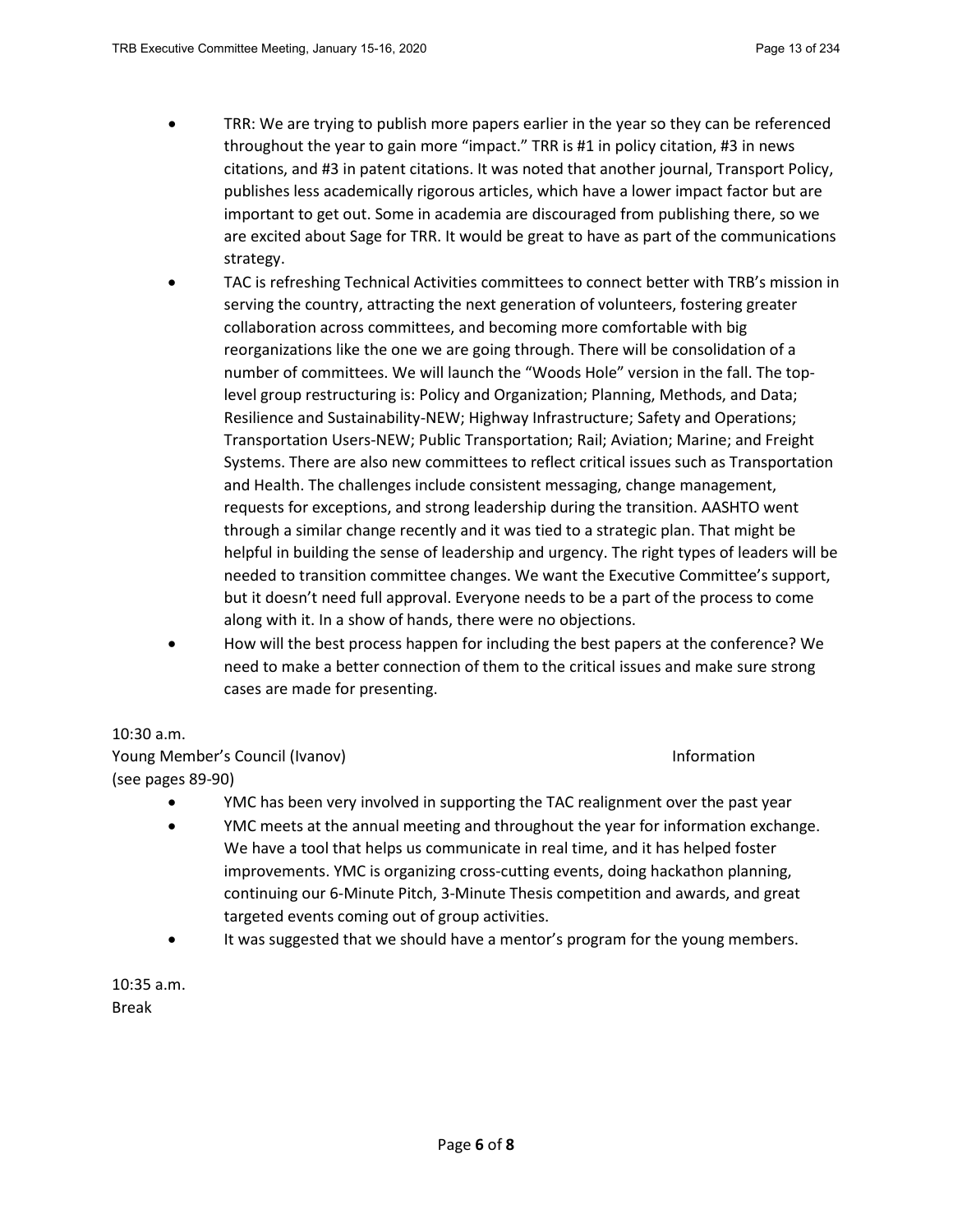# 10:50 a.m. Centennial Update (Houston) and the control of the control of the control of the control of the control of the control of the control of the control of the control of the control of the control of the control of the contro (see pages 91-93)

• A book will be distributed starting at the annual conference. It will be free to registrants at the event, and then it will be available for sale. We have created a National Academies beta website, which will go public in August, and we are also improving our archiving of TRB's photos. We are encouraging people to send stories and videos on their "aha" moments from working with TRB. We are making a 5-minute video with TTI that focuses on younger audiences to get them excited to enter the transportation fold. We have been making the identifier "logo" available for others. We are looking to raise \$300,000 (at \$240,000 now) from Patron and individual sponsors. September 30 is the deadline to get all funding names into the book. Even \$100 is a good donation. Statewide conferences and meetings would be good places to announce this. Testimonials from people are really great.

# 11 a.m.

Marine Board Update (Comstock) **Information** Information (see pages 81-88)

• Considering a Maritime Technology Research and Innovation Summit in 2020. Maritime activities are largely not understood in the U.S. World trade is expected to grow from 10b to 20b tons by 2030. Aging infrastructure is a challenge but opportunities abound. The fall meeting is November 6-7, 2019 at Woods Hole, with a focus on recent commercial and naval autonomous vessels ("unmanned robot ships") and offshore wind energy.

# 11:20 a.m.

CRP Update (Hedges) and the control of the control of the control of the control of the control of the control of the control of the control of the control of the control of the control of the control of the control of the (see pages 94-96)

• CRPs have contract research programs of about \$60 million per year. The newest is a \$2 million program called Behavioral Traffic Safety, with 14 projects including ones on child safety concerns in ride-hailing, e-scooter safety, and safety strategies in rural areas. New work from FHWA is to evaluate some labs working with Volpe. We also have new reports we're working on with NCHRP, TCRP, and ACRP, lining up well with critical issues. We are implementing new developments in our digital internal processes that we've dubbed CRP 2.0.

# 11:30 a.m.

Consensus and Advisory Studies Update (Menzies) Information (see pages 97-105)

- Three studies called for in the FAA Reauthorization bill, one in the Coast Guard Reauthorization, and two in the Water Resources and Development Act. We are having good discussions on two additional topics with Hill and agency staff.
- The Transit and Mobility Management study is difficult to do as a Consensus topic because it's so fast moving. So we have open meetings and other ways to publicize this work as we